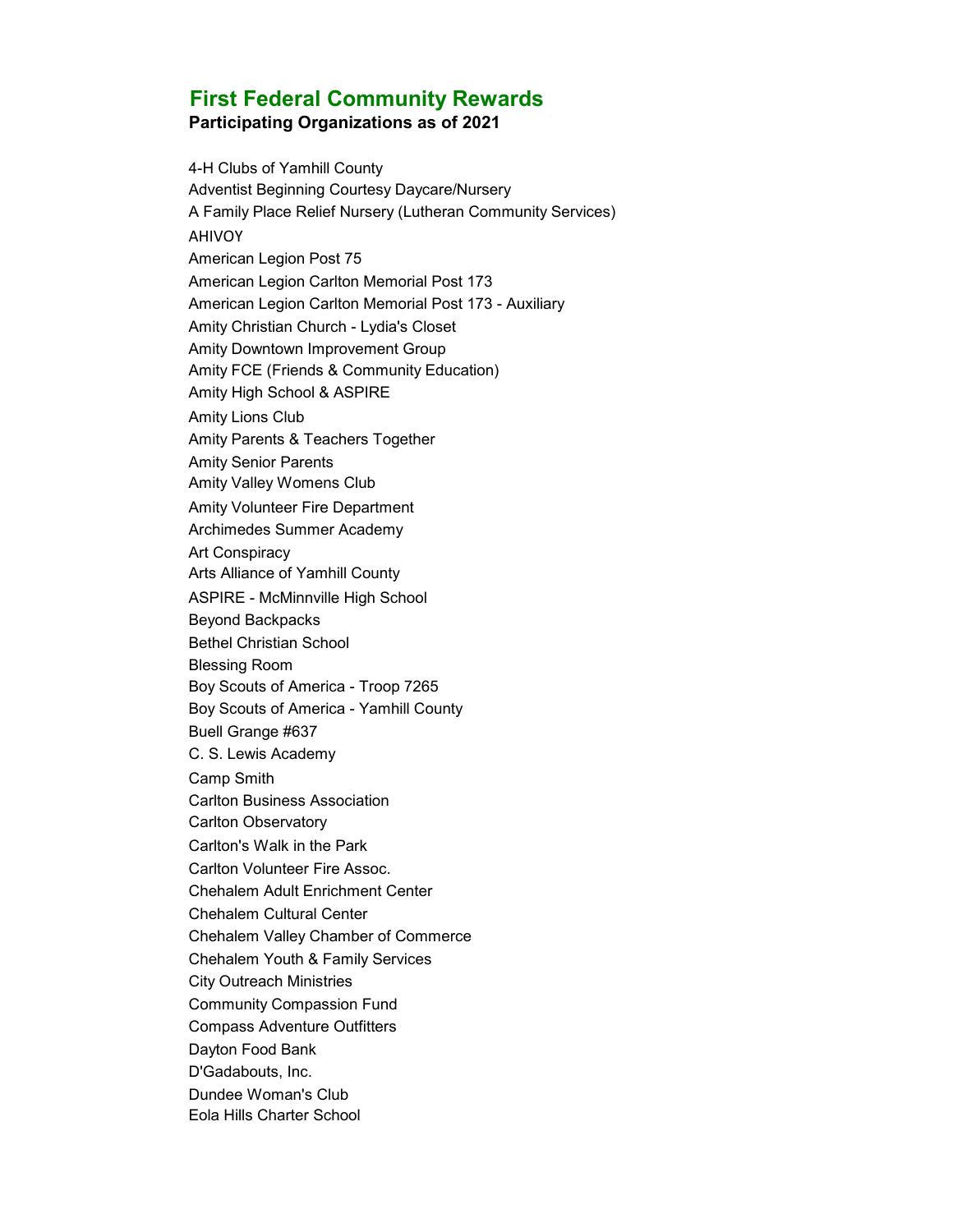Evergreen Aviation & Space Museum Fendall Community Club First Baptist Church, STAR Program First Presbyterian Community Dinner Friends of the Amity Public Library Friends of the McMinnville Public Library Friends of McMinnville Senior Center Friends of Yamhelas Westsider Trail Friends of Yamhill County Friendsview Retirement Residents Assistance Fund Gallery Theater Girl Scout Troop 10017 Girl Scout Troop 10201 Girl Scouts - Yamhill County Grace Place Learning Center Grand Sheramina Community Resources Greater Yamhill Watershed Council Habitat for Humanity - McMinnville Area Habitat for Humanity - Newberg Area Head Start of Yamhill County Henderson House Homeward Bound Pets Hoofprints in the Sand Rescue Hope on the Hill Isaiah 58 / Amity Food Pantry Juliette's House Kids in Koncert Kids on the Block Kiwanis Club of McMinnville Kiwanis Club of Newberg Kiwanis Club of McMinnville Legacy Hospice - McMinnville Love, INC. - Newberg Lutheran Community Services -Yamhill County McMinnville Adventist Christian School McMinnville Cooperative Ministries, Saturday Morning Breakfast McMinnville Downtown Association McMinnville Free Clinic McMinnville Garden Club McMinnville High School Grad Night McMinnville Montessori School McMinnville Police Dept. Volunteers McMinnville Seventh Day Adventist Church, It's My Very Own Bags of Love program McMinnville Swim Club McMinnville Volunteer Firefighters Memorial Elementary PTA MV Advancements, formerly Mid-Valley Rehabilitation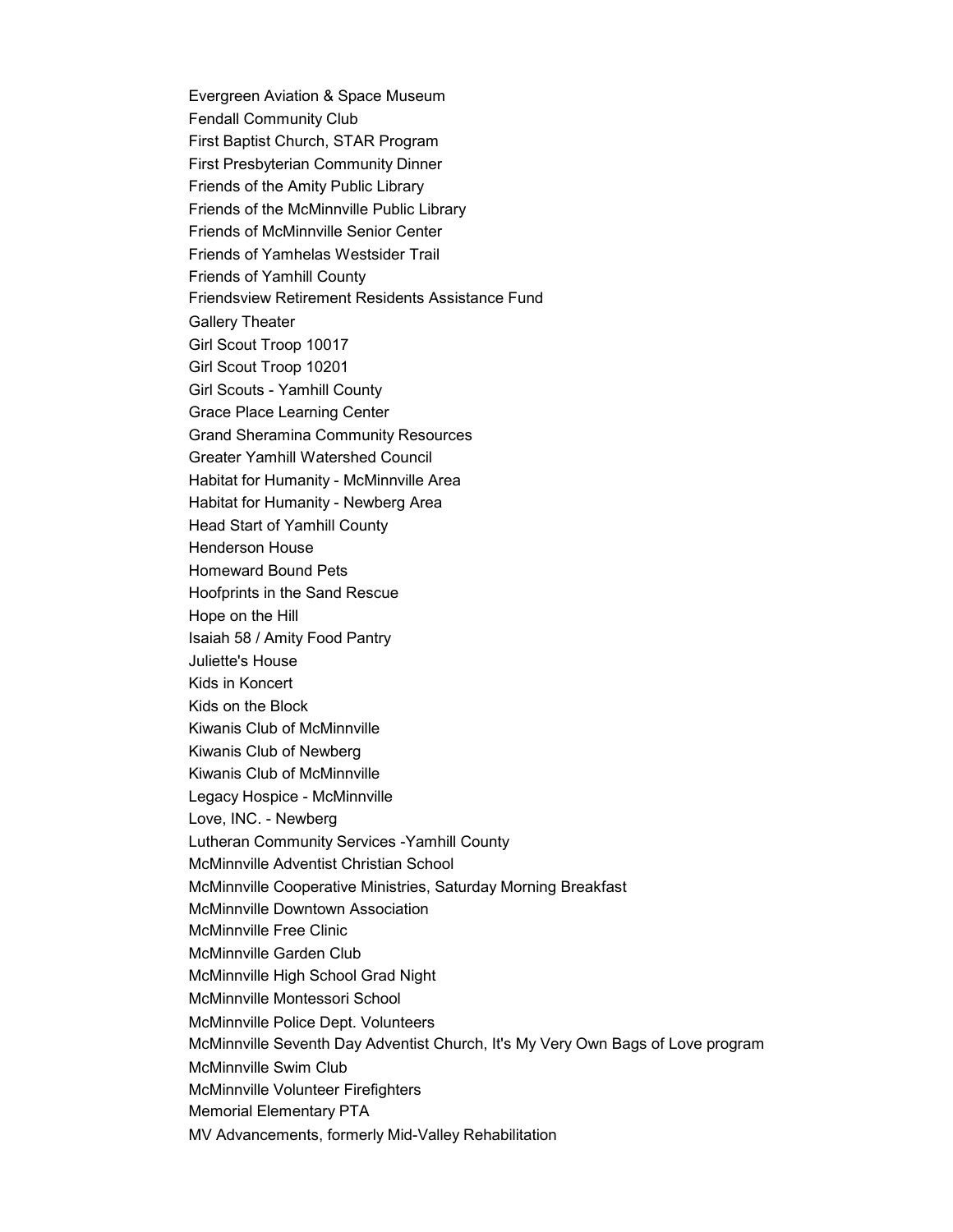Mountain View Middle School PTA NAMI Yamhill County Native Plant Society Natural Connections, Inc. New Hope Church Newberg Animal Shelter Friends Newberg Charitable Organizantion/Newberg Thrift Shop Newberg F.I.S.H. Emergency Service Newberg Friends Cemetery Newberg Friends Church Newberg High School Grad Night Newby Elementary PTA Northwest Senior & Disability Services - Meals on Wheels Performing Company Booster Club Phil Sheridan Days Pregnancy Counseling and Information Center (Vine Clinic) Providence Newberg Health Foundation/Community Connections Quilts for Cops Quilts of Love Relay for Life - American Cancer Society Remnant Initiatives Rock of Ages/Valley View Retirement Rotary Club of McMinnville Royal Family Kids Camp Salvation Army - Yamhill County See Ya Later Foundation Sheridan Booster Club Sheridan Chamber of Commerce Sheridan Fire Volunteers Assoc. Sheridan Graduation Party Sheridan Japanese School Foundation Sheridan Museum of History Sheridan Rotary SMART Reading Snowman Foundation Soroptimist International of McMinnville Soroptomist Club of Chehalem Valley Soup Kitchen @ St. Barnabas St. James Catholic School St. John Lutheran School St. Peters Church Community Dinner St. Vincent De Paul The Art Conspiracy Tilikum Center for Retreats & Outdoor Ministries Unidos Bridging Community U.S. Naval Sea Cadet Corps, Ironside Division Veritas School